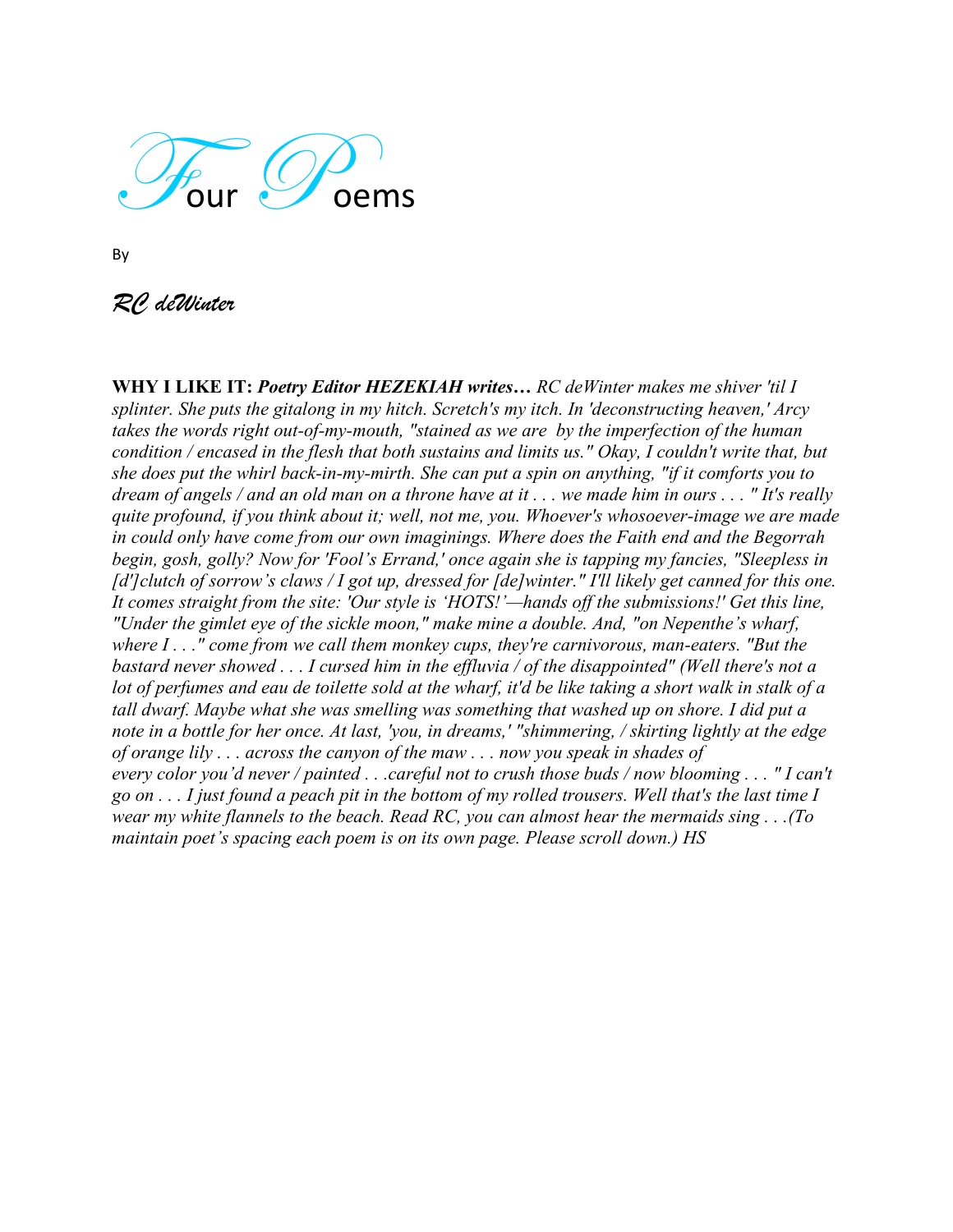deconstructing heaven

stained as we are by the imperfection of the human condition encased in the flesh that both sustains and limits us we cannot imagine the sacred geometry of the universe but when we become the stardust that lights the blackest nights every mystery will be revealed in a glory impossible to know until we are part of it

if it comforts you to dream of angels and an old man on a throne have at it but there's no old man who made us in his image we made him in ours still our indestructible atomic energy will continue to fuel what we call life in some new and wondrous form forever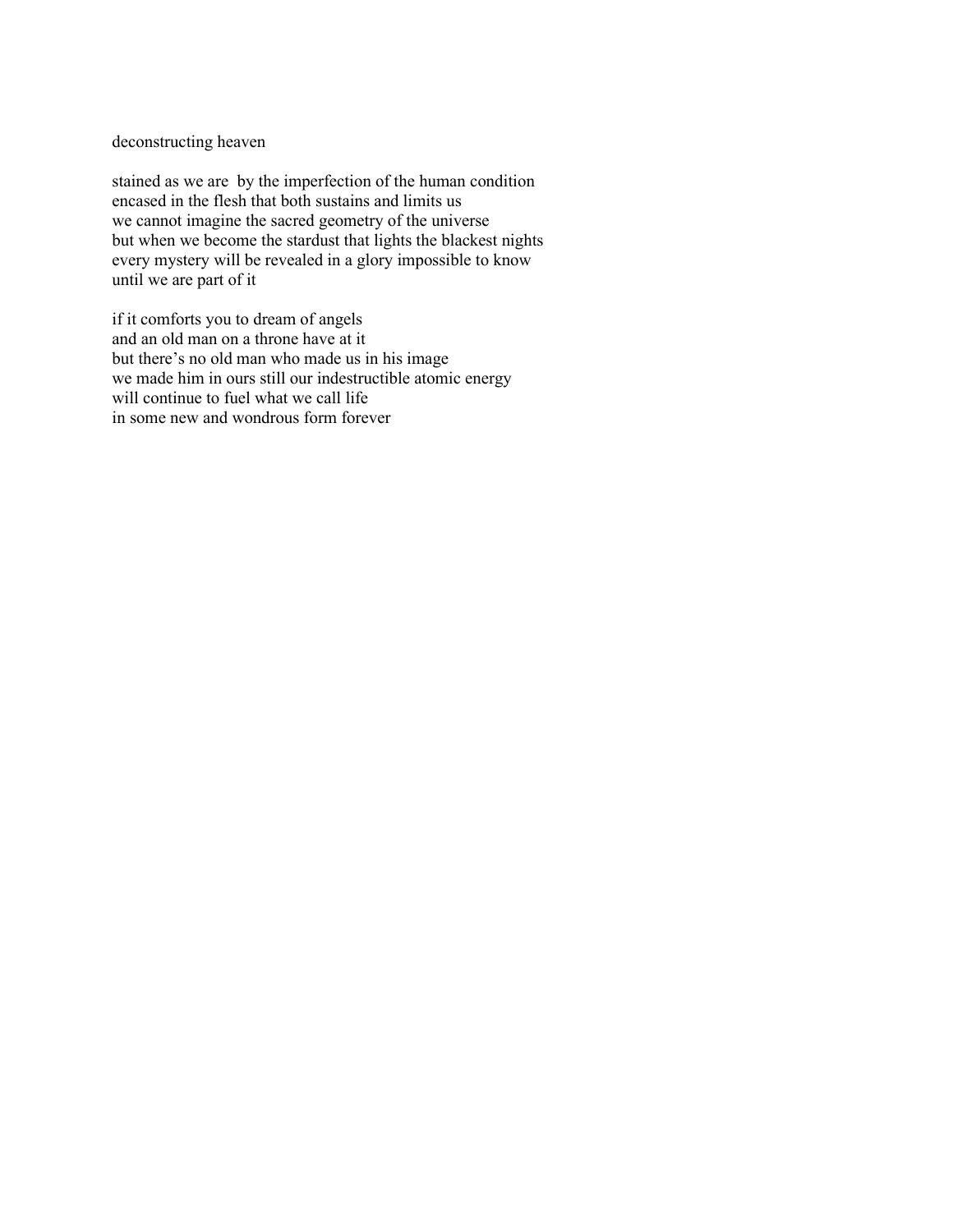## Fool's Errand

Sleepless in the clutch of sorrow's claws I got up, dressed for winter and went out to the garage to find a spade. Knowing the ground was frozen but needing the almost impossible labor of breaking it up to tire myself enough to catch the ferry to Dreamland.

Under the gimlet eye of the sickle moon I lifted shallow spadefuls of uncooperative earth. Flinging messy chunks over my shoulder until I was exhausted and ready to meet the Sandman on Nepenthe's wharf, where I could bargain for the temporary sweetness of the impossible.

But the bastard never showed, though I heard his mocking laughter echoing in that dark tunnel like a punishment for my every sin. I cursed him in the effluvia of the disappointed and then, kneeling, drank the dark and bitter water of salvation.

you, in dreams

shimmering, skirting lightly at the edge of orange lily, wings roaring like a bomber in the sun, the jewelled bird sips quickly, then again.

this vision in the span of life is but a second, maybe three, but casts its eerie glow of incompleteness down, across the canyon of the maw.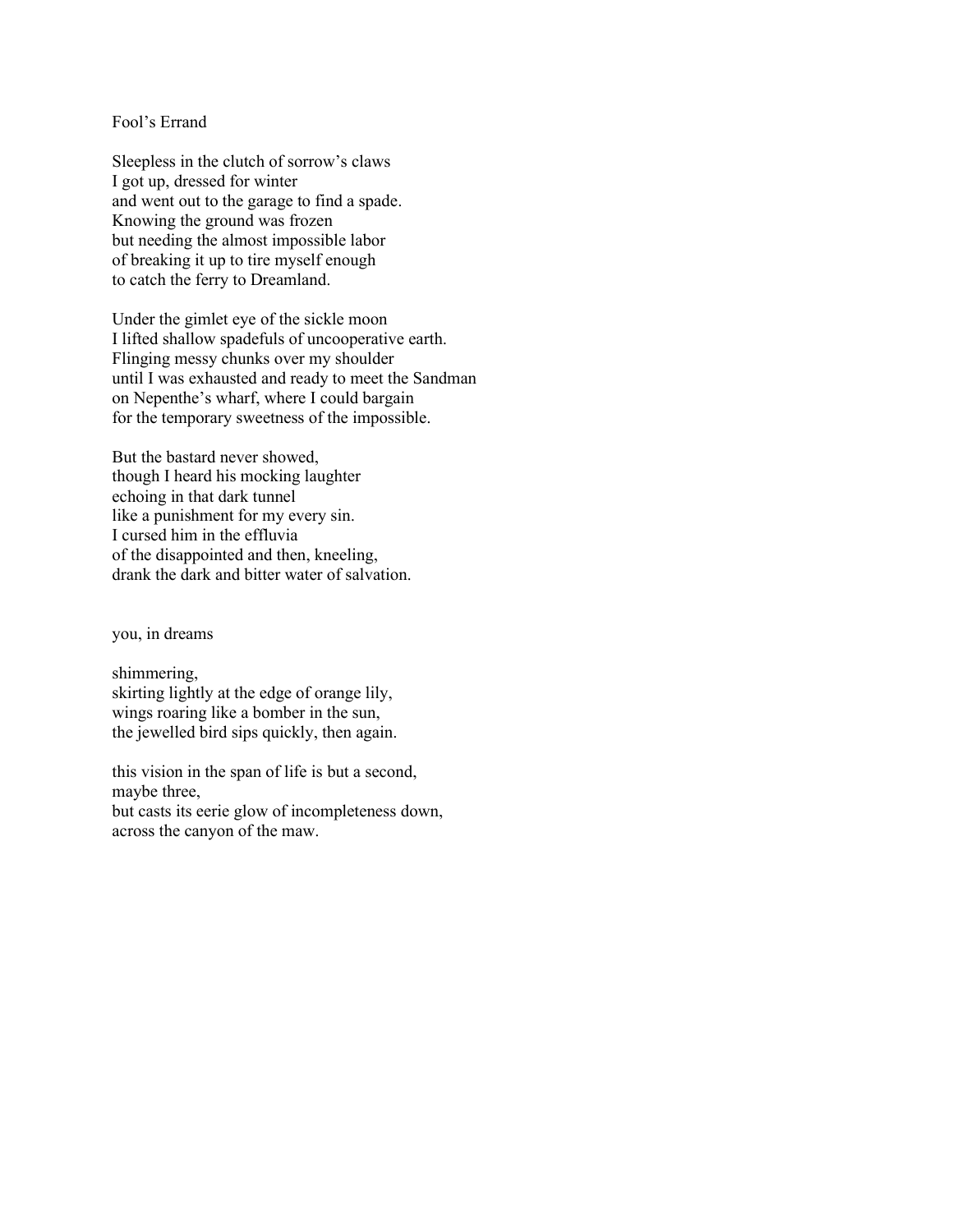## unfenced

when you first appeared a diplomat concealing all evidence of your hunger your disappointments the atrocities of your wars i took you at face value never expecting more than you were willing to give we each with fences shielding us from familiar disappointment shared an intellectual discourse ignoring everything that touched our hearts the flowers budding in the field of hope you often spoke almost angrily challenging everything i in my innocence my ignorance believed

when you broke it was a bombshell collapsing those fences into the insignificant dust of the unnecessary now you speak in shades of every color you'd never painted flawless strokes born from the surrender of your heart that gift freeing mine as

 revived by the pulse of love we dance smiling unafraid in that green field to music only we can hear learning new steps careful not to crush those buds now blooming in the late sun of unspoken dreams

**THE POET SPEAKS:** *RC deWinter makes me shiver 'til I splinter. She puts the gitalong in my hitch. Scretch's my itch. In 'deconstructing heaven,' Arcy takes the words right out-of-my-mouth, "stained as we are by the imperfection of the human condition / encased in the flesh that both sustains and limits us." Okay, I couldn't write that, but she does put the whirl back-in-my-mirth. She can put a spin on anything, "if it comforts you to dream of angels / and an old man on a throne have at it . . . we made him in ours . . . " It's really quite profound, if you think about it; well, not me, you. Whoever's whosoever-image we are made in could only have come from our own imaginings. Where does the Faith end and the Begorrah begin, gosh, golly? Now for 'Fool's Errand,' once again she is tapping my fancies, "Sleepless in [d']clutch of sorrow's claws / I got up, dressed for [de]winter." I'll likely get canned for this one. It comes straight from the site: 'Our style is 'HOTS!'—hands off the submissions!' Get this line, "Under the gimlet eye of the sickle moon," make mine a double. And, "on Nepenthe's wharf, where I . . ." come from we call them monkey cups, they're carnivorous, man-eaters. "But the bastard never showed . . . I cursed him in the effluvia / of the disappointed" (Well there's not a lot of perfumes and eau de toilette sold at the wharf, it'd be like taking a short walk in stalk of a tall dwarf. Maybe what she was smelling was something that washed up on shore. I did put a note in a bottle for her once. At last, 'you, in dreams,' "shimmering, / skirting lightly at the edge of orange lily . . . across the canyon of the maw . . . now you speak in shades of every color you'd never / painted . . .careful not to crush those buds / now blooming . . . " I can't go on . . . I just found a peach pit in the bottom of my rolled trousers. Well that's the last time I wear my white flannels to the beach. Read RC, you can almost hear the mermaids sing . . .*